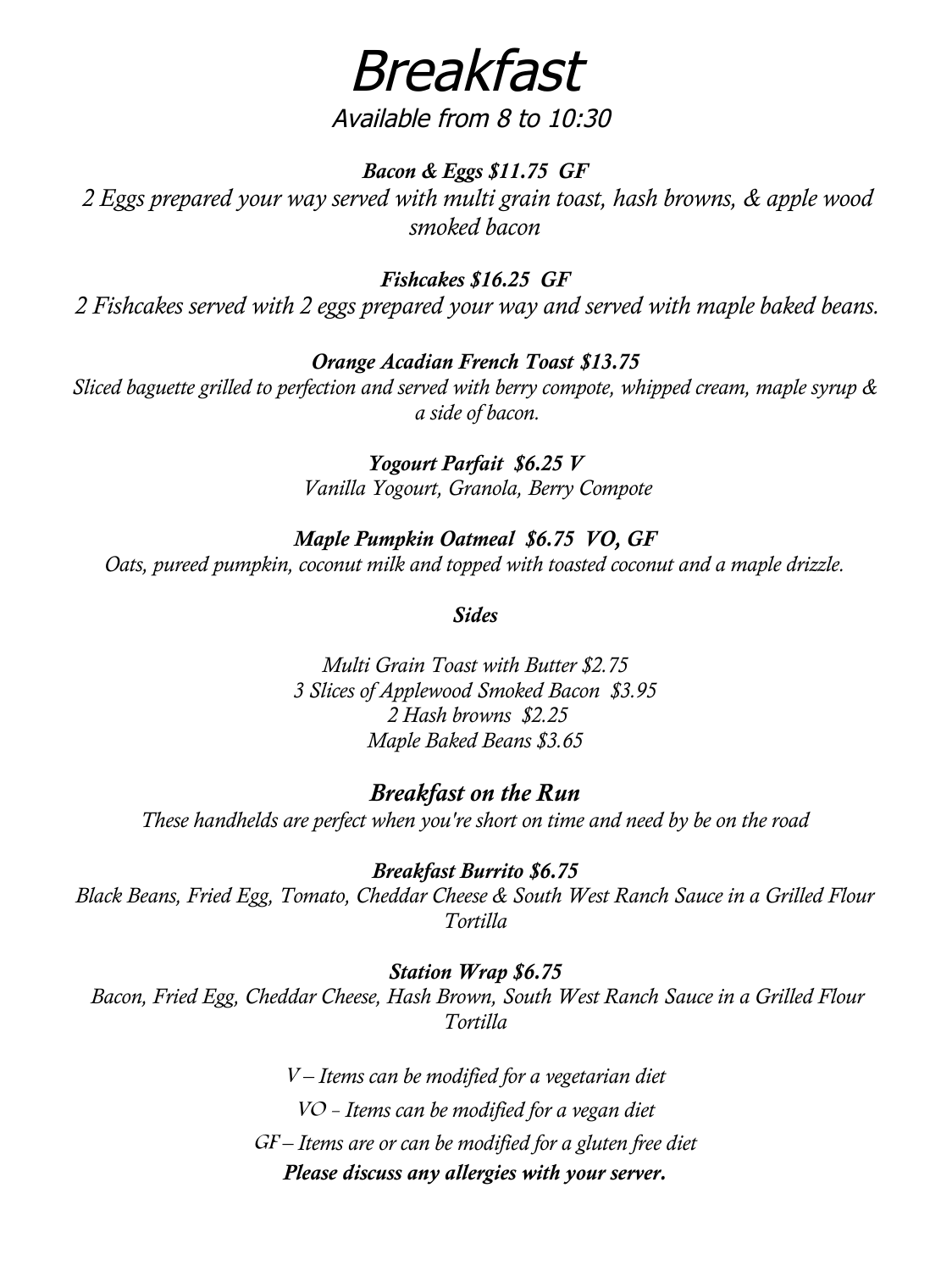# Soups, Salads & Starters

Available During Lunch & Dinner

*Salads*

*Dressing Choices: House Balsamic, Green Onion Vinaigrette, French, Italian, Ranch, Caesar*

*Tossed Small \$8/Large \$11*V, VO, GF

*Caesar Small \$9/Large \$12*

*Greek Small \$10/Large \$14* V, GF

*Add To Your Salad Black Beans \$3.65 Pulled Chicken Breast \$6 Shrimp \$6*

#### *Today's Soup \$9*

*Seafood Chowder \$14* GF *Haddock, Scallops, Salmon, Potatoes, Carrots & Celery in light cream broth*

*Bacon & Spinach Dip \$15.75* GF *Bacon, spinach and cream cheese served hot and bubbly with tortilla chips on the side.*

> *Shrimp Cocktail \$15.50* GF *Five large shrimp with house made seafood sauce.*

*Steam Engine Mussels \$16.50 GF One pound of fresh mussels steamed in white wine, lemon & garlic served with a side garlic bread.*

> *Chips & Dip \$8.50 V, VO, GF Tortilla chips served with house made salsa*

*Emperor Salad \$22 Our large Caesar salad topped with 3 jumbo shrimp & 3 scallops*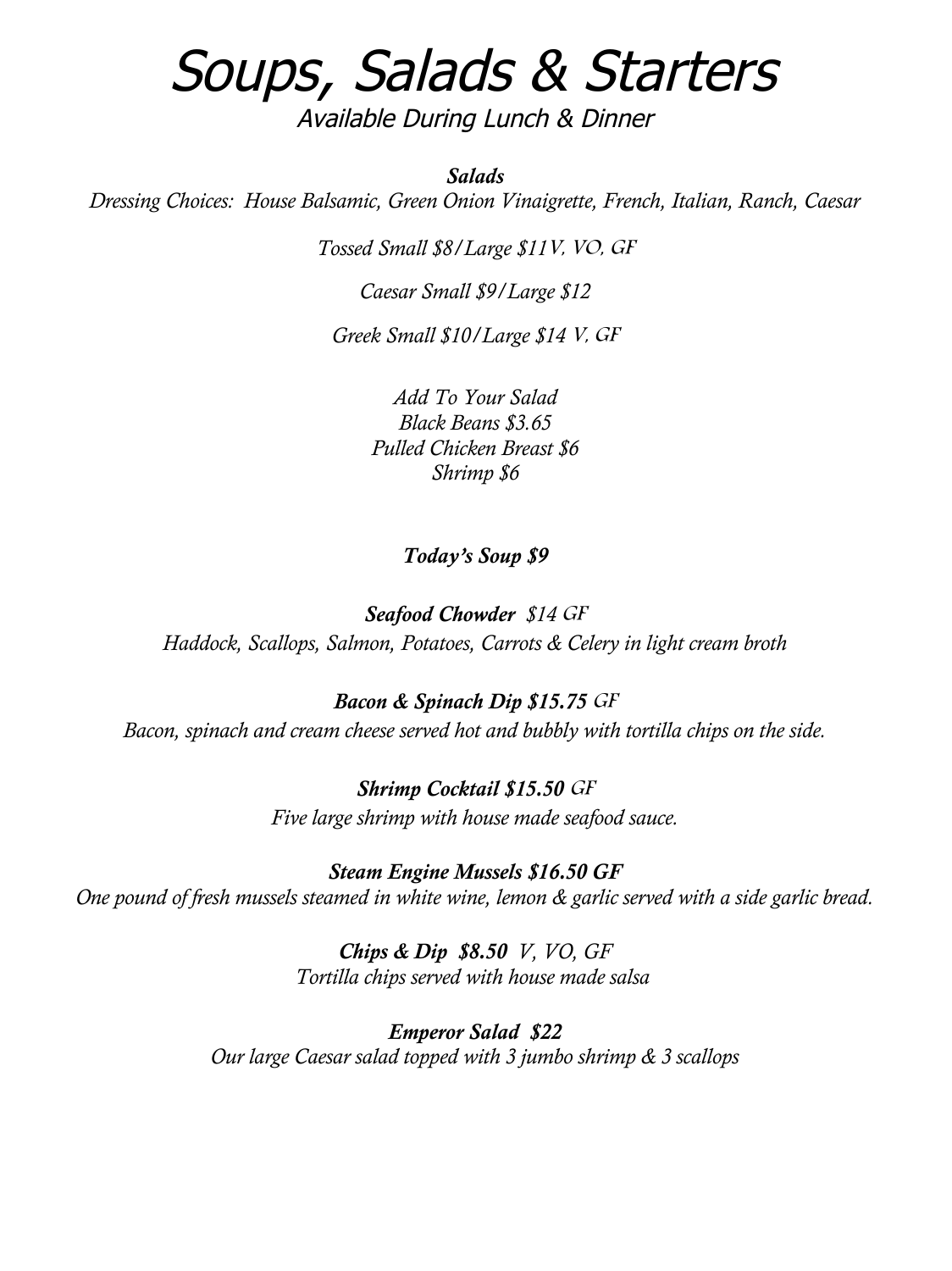# Lunch Available from 11:30 to 3:00

*Atlantic Run Fishcakes \$18* GF

*Salted cod, potato & herbs. Served with baked beans and your choice of salad.*

#### *Buddha Bowl \$16.75* V, VO, GF

*Coconut curried chickpeas & potatoes and marinated veggies served with a side of basmati rice and a drizzle of lime crema.*

#### *Chicken Nachos \$15.25*

*Pulled Chicken, black beans, tomatoes, green onions, jalapenos, cheddar cheese & house made salsa Add Sour Cream \$1.50*

### *Sandwiches & Grills*

*Served with tortilla chips & house made salsa or: Add \$3 for a Cup of Soup or Tossed Salald Add \$4 for Caesar or Greek Salad or Cup of Chowder Gluten Free Bread available for an extra \$1.50*

*Ebbett's Meadow Brook Farm Smoked Ham Sandwich \$15.95 Smoked Ham, Thinly Sliced Green Apple, Monterey Jack Cheese, Dijonnaise on Sourdough*

*Open Face BBQ Pulled Chicken Sandwich \$15.95 BBQ Sauce, Pulled Chicken, Monterey Jack Cheese, Pickled Onion, Garlic Butter Toasted Baguette.* 

*Grilled Wrap \$15.95 Black Beans, Tomatoes, Pickled Onion & Southwest Ranch Sauce in a Flour Tortilla Breaded Fish or Pulled Chicken*

#### *The Ultimate Grilled Cheese \$14.95*

*Monterey Jack, Mozza, Cheddar & Bacon on Sourdough*

<sup>V</sup> *– Items can be modified for a vegetarian diet* VO - *Items can be modified for a vegan diet* GF *– Items are or can be modified for a gluten free diet*

*Please discuss any allergies with your server.*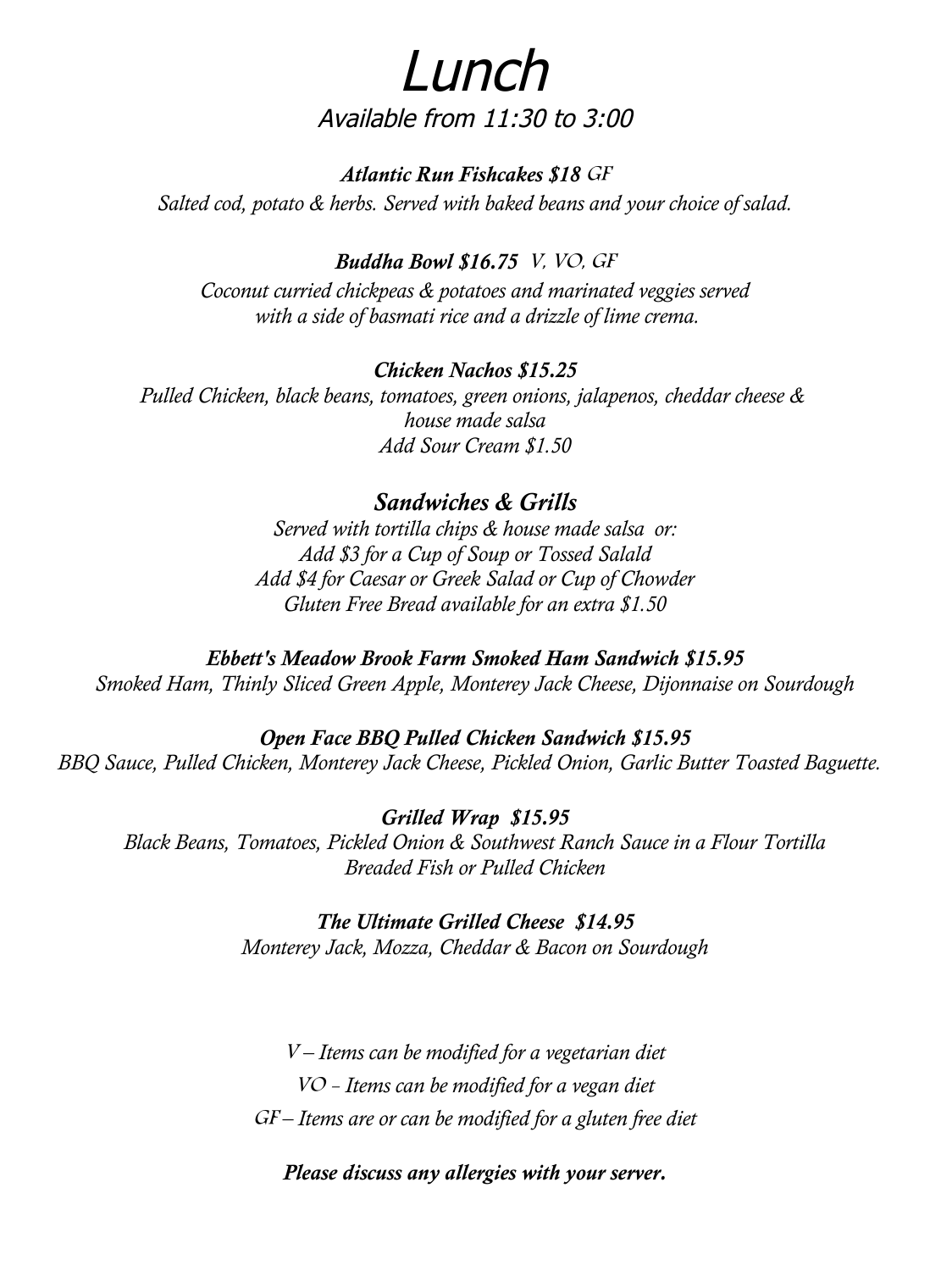# Dinner

## Available after 5 pm

 The following items are served with your choice of roasted potato or infused basmati rice and today's freshest vegetables unless otherwise noted.

### *North Shore Steak & Ale Pie \$30*

 *Tata Brew North Shore Ale, Tender Beef , Onion & Mushrooms Topped with A Flaky Puff Pastry*

### *Cape d'Or Sugar Maple Salmon \$32.75* GF

*Local, Sustainable, Organic Salmon from Cape d'Or. Maple Marinated and Served with a Herbed Lemon Butter.*

*Seafood Gratin \$32 Haddock, Salmon & Scallops in a Creamy White Wine Sauce. Topped with Breadcrumbs and Cheese.*

#### *Annapolis Apple & Brandy Chicken \$27*

*Grilled Chicken Breast topped with Local Apples in a Brandy Cream Sauce with a Hint of Curry.*

*Haddock Francese \$24.75 GF Pan Fried and served with Herbed Lemon Butter*

### *Buddha Bowl \$16.75* V, VO,GF

*Coconut Curried Chickpeas, Potatoes and Marinated Veggies served with a side Basmati Rice.*

*Mussel Pasta D'Avillo \$23.75 Mussels, Fettuccine, Tomato Cream Sauce with a side of Garlic Bread*

#### *Ragout of Tatamagouche Lamb Provencal \$32.50*

*Delicate pieces of Tatamagouche lamb slowly braised in red wine, tomatoes, onions, peppers, garlic and oregano over a bed of buttered fettuccine and served with garlic bread.*

> *Atlantic Run Fishcakes \$18*GF *Salted cod, potato & herbs. Served with baked beans and your choice of salad.*

> > <sup>V</sup> *– Items can be modified for a vegetarian diet* VO - *Items can be modified for a vegan diet* GF *– Items are or can be modified for a gluten free diet*

*Please discuss any allergies with your server.*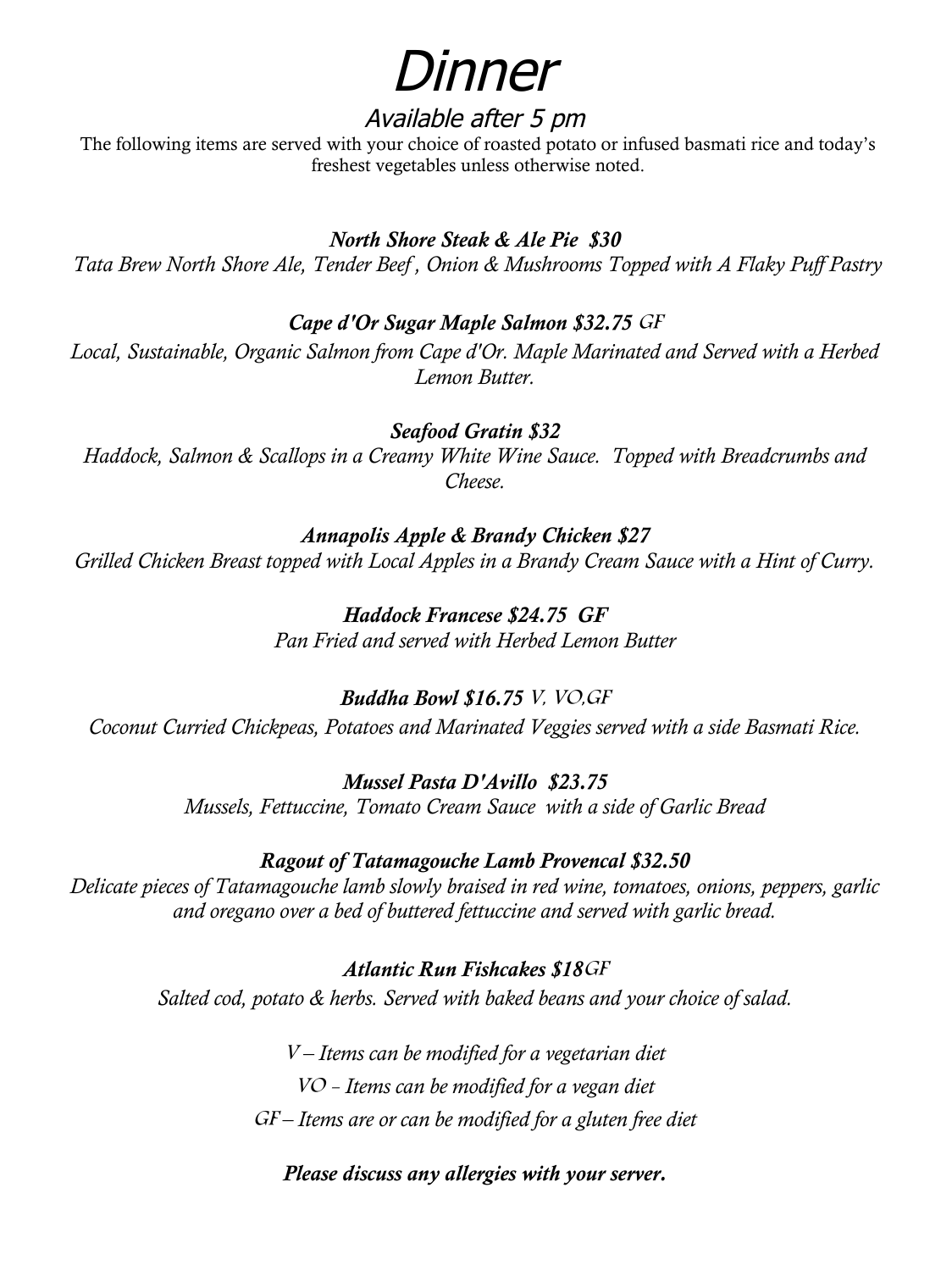# **Jr. Conductors**

#### *Breakfast*

*French Toast \$7.75 French Toast, 2 Slices of Bacon, Berry Compote, Whipped Cream & Maple Syrup* 

> *Bacon & Eggs \$7.25 1 egg, 2 Slices of Bacon, 1 Slice of Toast, 1 Hash brown*

> > *Yogourt Parfait \$4.75 Vanilla Yogourt, Berries & Granola*

*Breakfast Sandwich \$5.25 Fried Egg, Cheddar Cheese, Bacon*

*Oatmeal \$4.75*

*Lunch & Dinner*

*Grilled Cheese Sandwich with Tortilla Chips & Salsa \$6.75*

*Mac & Cheese \$6.75*

*Buttered Fettuccine with Parmesan \$6.75*

*Chicken & Cheese Quesadilla served with Salsa \$7.50*

*Ice Cream Sundae \$5.25 Vanilla Ice Cream with Syrup, Whipped Cream & Sprinkles*

# Sweet Endings

 $\sim$ *Always changing, your server would be happy to tell you about today's features.*

> *\$9 Make it a la mode for \$1.50*